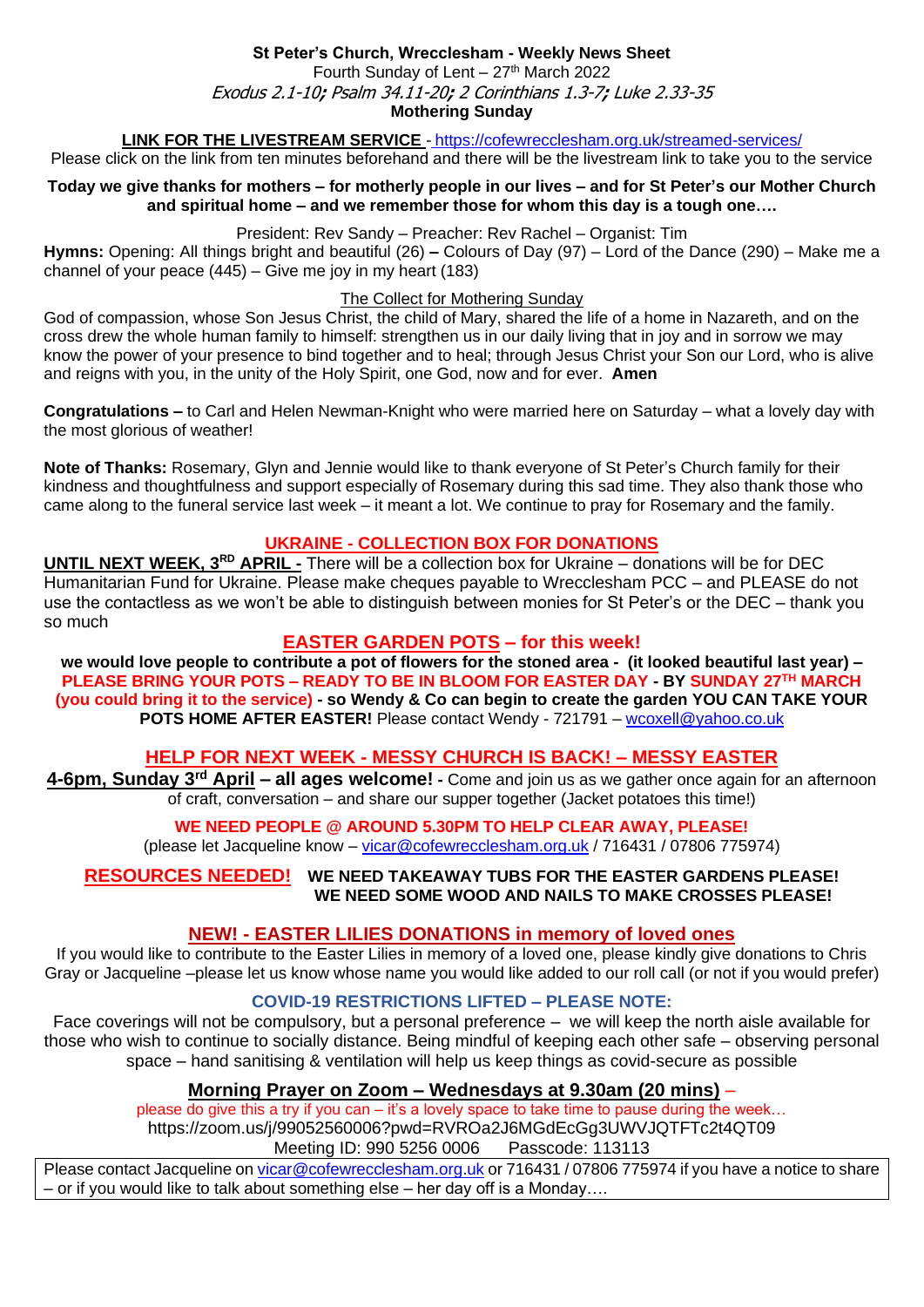**This week prayers are asked for** – John Birch, Bob Parrott (home from hospital now) Reg Skeet, Peggy Rapley, for Sharon (Dawn's sister), Zoe Perkins – for all who are poorly, especially those succumbing to the local outbreak of the virus – we have a few folk laid up and isolating at the moment....  $\odot$ However, we give thanks for the healing and ongoing wellbeing of all recovering and on the mend from illness….

**Please also pray for the life and work of our Church, that we might be part of God's loving and transforming grace here in our place, & in particular please pray in the seeking of more PCC members – PLEASE do consider whether you could offer some time to be on this group who oversee the running of St Peter's on behalf of us all…..**

**Café13@StPeter's - Please pray for this wonderful Make Lunch project support by TLG (Transforming Lives for Good) that will be running from St Peter's School this Easter holiday, 11am-1pm 6 & 7 and 12 & 13 April –** and for Kate Mapes and her core team and for the volunteers who will join them to host some friends of Cafe13 for two days each week of the school holidays – **if you would like to know more about volunteering /attendance, please do contact Kate** or speak to Sally or Jacqueline **[cafe13makelunch@gmail.com](mailto:cafe13makelunch@gmail.com)**

### **NEW – CHICKEN FOOT NIGHT –** please see attached poster – **6.15PM SATURDAY 7TH MAY – TICKETS FROM WENDY ON SALE SUNDAY AFTER CHURCH SERVICE**

A brilliant dominoes-based game plus chicken supper - Hosted by Wendy & Jacqueline who say 'trust us – vou'll love it!'  $\odot$ 

# **FRIENDS OF ST PETER'S – a plea from Jacqueline**

We are hoping to form a 'Friends of St Peter's' that will attract supporters - people who love their parish church but who might not necessarily want to worship – but would like to see the fabric of the building and the sustainability of its presence in Wrecclesham flourish for the future.

**I need some help to get this off the ground – please speak to me if you or anyone you know might be able to be part of the working group to make this happen.** In the meantime, please pray into this idea – this is the best option we have right now to ensure that St Peter's will be able to operate as a viable church…

### **LENT – ongoing**

**MEDITATION -** 'Walking with Jesus towards Easter' – Six sessions beginning 8.30am Saturday 5<sup>th</sup> March – **(**a nourishing experience and beautifully presented – thoroughly recommended to help with engaging with a deeper meaning to Lent – thank you so much Kathryn, Jacqueline

A series of meditations from Luke's gospel on Saturday mornings, from March 5<sup>th</sup> to April 9<sup>th</sup>. 8.30am start to finish by 9.30am, with opportunity to leave at 9am, if you wish. **Click on the link to join the group…**  Zoom code:<https://zoom.us/j/95023083719?pwd=cFZuclV2dUhiOXNqYnc1UnhZaTB6dz09>

Meeting ID: 950 2308 3719 Passcode: 670517

**Please let Kathryn Beesley know if you are at all interested in participating or have any questions. Phone: 724366 or email: kathryn@abeehive.co.uk**

**LENT COURSE CONTINUES THURSDAYS AT THE VICARAGE** – **Daring to see God now** – a fiveweek course beginning 8pm Thurs  $10<sup>th</sup>$  March – see attached and the poster at church ...

### **CHOIR / SINGING GROUP** - **TIM WOULD LOVE TO HAVE SOME SINGERS AROUND HIM AS HE PLAYS THE ORGAN – PLEASE HAVE A CHAT WITH HIM – it's all informal!** ☺

AND DAVID would like a singing group for 1<sup>st</sup> and 3<sup>rd</sup> Sundays, i.e. singing one or two new songs before the service for example… **Please see Tim or David If you are interested to know more – it will be lovely to revive some of our choral tradition and begin something new…** ☺

**HYMNS – you can choose! –** If you have a hymn that you would particularly like to sing to acknowledge an anniversary or just because you like it, please let Jacqueline know and we can make it happen! ©

### **CALLING PEOPLE TO JOIN THE SMALL GROUPS WHO MEET TO PREP/PLAN/KEEP AN EYE ON THE VARIOUS THINGS THAT HELP MAKE ST PETER'S TICK OVER:**

**Fabric and Finance Group – Events & Fundraising Group – Worship & Spirituality Group** Please speak to Rob or Jacqueline if you would like to chat about offering some time and talent for St Peter's in the name of the Lord!  $\odot$ 

**Rob has been chair of the Events Group but has less time at the moment and is standing down** – PLEASE DO CONSIDER JOINING US – EVEN TO BE CHAIR (although we all chip in  $\circledcirc$ ) – TO HELP CONJOUR UP SOME NEW IDEAS AND WAYS TO RAISE MONEY AND HAVE FUN AT THE SAME TIME!  $\odot$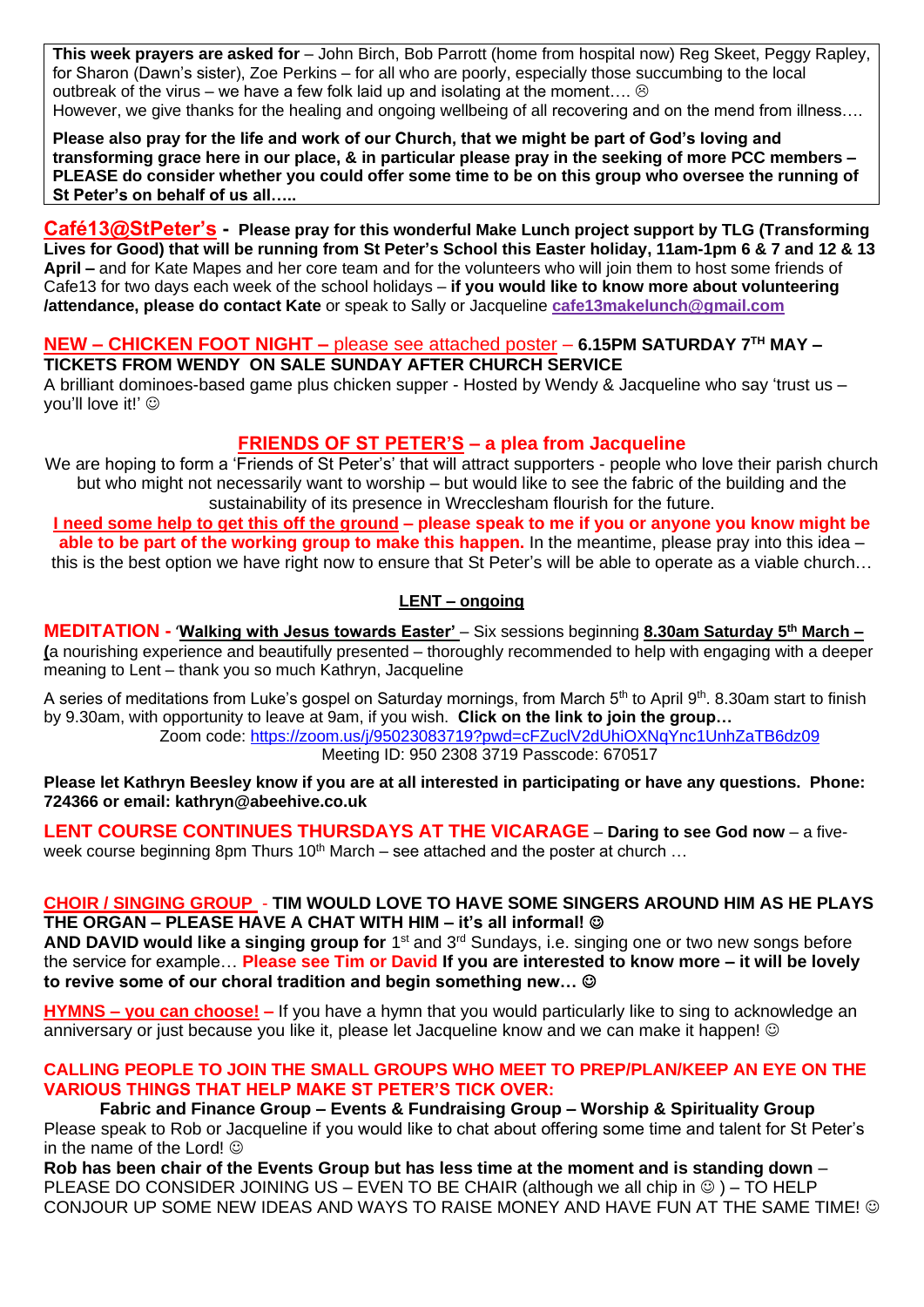**A CALL FOR PCC MEMBERS, PLEASE! –** we will be thin on the ground of PCC members at the next APCM – please do think about coming on board with this – we meet every two months to think about the business and spiritual side of the church because actually – there is no separation, we can't do one without the other – **Please do pray about this and see if you might be able serve in this way.** Please see Jacqueline or Rob or any of the current PCC members if you would like to know more….

**PRESENTATION BY MOIRA – 'I will be giving a presentation** on Boundstone in the 1960's to the Wrecclesham History Group on the 9th April in St Peter's Church beginning at about 10.30 am. The visuals will be done by Roy Waight with me doing the commentary. Guests will be welcome. This will be based on the booklet of the same title. Warm wishes, Moira Davies.'

**Calling all budding article-writers – for the Parish Magazine! –** Roger and the team are doing a stirling job keeping the magazine published and delivered – thank you team magazine! However in order to keep articles interesting it would be good to have **some offers of articles which could be anything at all** – from holiday memories – hobby interests – favourite book reviews – poems – anything at all! **Please be bold and share with us snippets of interest that will interest us all!** ☺ **If you can take part please let Jacqueline know** – [vicar@cofewrecclesham.org.uk](mailto:vicar@cofewrecclesham.org.uk) – Tel: 716431 - and you can liaise about which month you would like to choose.

**BAPTISM AND/OR CONFIRMATION: Affirming our faith – all ages:** if you would like to consider affirming your journey of faith through Baptism and/or Confirmation, then please come and speak to Jacqueline about preparing for this very special occasion – it will be lovely to share the journey with you….  $\odot$  (07806 775974 / 01252 716431 – [vicar@cofewrecclesham.org.uk](mailto:vicar@cofewrecclesham.org.uk) )

## **Thank you**

- Thank you to everyone who made this week's services run smoothly and to our servers, stewards, readers and intercessors – and musicians who give their time and efforts into make our services run well and reverently – we are blessed….
- To Jim and Tim for helping to host two funerals here at St Peter's this week to Sue, Chris and Tim who help to make our wedding ministry run smoothly – and especially for Saturday's wedding of Carl & Helen Newman-Knight – and to Chris generally at the moment – unindated with administration for baptism, weddings & funerals and we give thanks we are able to walk with our community during these times of huge life-changing events.
- A continuing thank you to those who are quietly keeping the grounds looking nice and tidy and cared for what a blessing….
- And a thank you to everyone for all that you hold on your heart for St Peter's every prayer, every contribution of time, talent and money helps to keep our church a vibrant part of our community

**Farnham Assist** have published their new social events Programme – Farnham Assist reach out to older people who live alone or who are carers – there are fliers at the back of church. Please do take one if you or anyone you know might benefit from becoming part of the Farnham Assist community – monthly Sunday lunches – pie & pint club for gentlemen – knit & natter – Ladies pub lunches – day trips & walks – and transport to help – it's all there...  $\odot$ 

### **Lion's Project Wenceslas fighting fuel poverty**

On the 25<sup>th</sup> Nov the Lions are launching their initiative encouraging people to share their winter fuel allowance with those who need extra funds. With the rise in fuel prices, donating this year is more important than ever. The money goes straight to utility companies and allows fuel cards to be topped up; there is no limit on the relief as well. If you know anyone in need, please refer them to the Lions, a referral can come from any organisation. Attached is the application form for referring someone. For detail[shttps://www.lionsgiving.co.uk/Appeal/farnhamwenceslas](https://www.lionsgiving.co.uk/Appeal/farnhamwenceslas)

**COLLECTING BOX FOR USED STAMPS –** The box is at the back of the Church in aid of the RNIB and Wendy will send them of in the New Year – thank you, Wendy!

**WRECCLESHAM OVER 60'S –** On 2<sup>nd</sup> and 4<sup>th</sup> Tuesdays of each month @ 1.30pm – a lovely group meet at the Leverton Hall – please pick up a leaflet for information….

REMINDER – A short version of **Daily Prayer is available on the Church of England Website and as an App.** <https://www.churchofengland.org/prayer-and-worship/join-us-service-daily-prayer> [Download Time To Pray app](https://www.chpublishing.co.uk/apps/time-to-pray)  [Access the text online](https://www.churchofengland.org/prayer-and-worship/join-us-in-daily-prayer/prayer-during-day-contemporary-Saturday-30-January-2021)

### **Farnham Foodbank** – THE BASKET IS NOW LOCATED AT THE CHURCH!

- **Please only donate long-life goods – fresh and perishable goods cannot be accepted –** thank you for all that you contribute
- Please continue to put donations in the basket at St Peter's, and Lizzy Hendry & Stephanie Robinson will kindly be taking the food to the Foodbank. **Jacqueline holds Foodbank vouchers** - please contact her if you or anyone you know would benefit. They urgently need – **Savoury Biscuits and crackers - washing detergent and cooking sauces – this was @ 13th March**